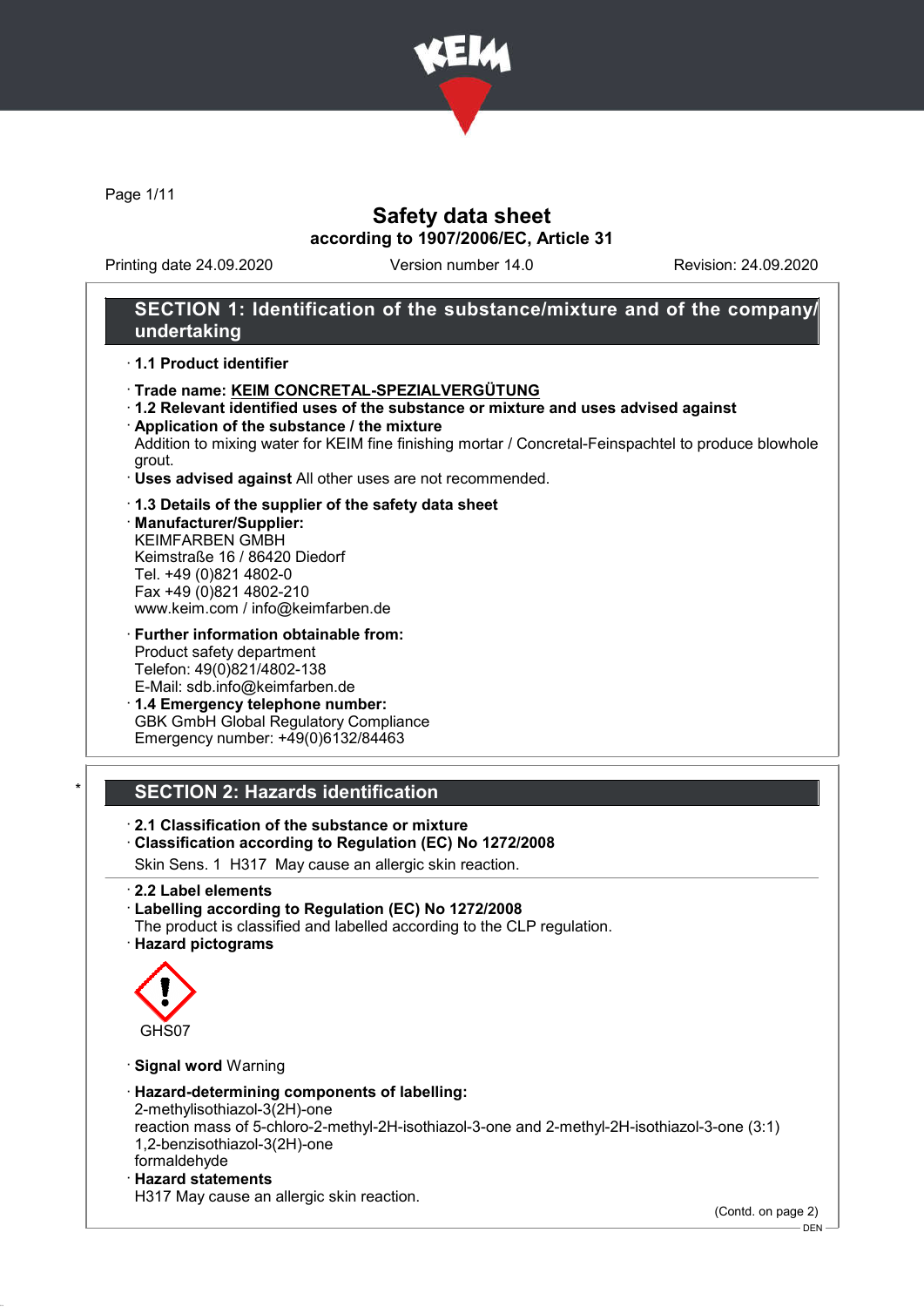

Page 2/11

# Safety data sheet according to 1907/2006/EC, Article 31

Printing date 24.09.2020 Version number 14.0 Revision: 24.09.2020

(Contd. of page 1)

#### Trade name: KEIM CONCRETAL-SPEZIALVERGÜTUNG

# · Precautionary statements

- P102 Keep out of reach of children.<br>P280 Wear protective gloves/proted
- P280 Wear protective gloves/protective clothing/eye protection/face protection.<br>P261 Avoid breathing spray.
- Avoid breathing spray.
- P302+P352 IF ON SKIN: Wash with plenty of soap and water.
- P333+P313 If skin irritation or rash occurs: Get medical advice/attention.
- P362+P364 Take off contaminated clothing and wash it before reuse.<br>P501 Dispose of contents/container in accordance with local/
	- Dispose of contents/container in accordance with local/regional/national/international regulations.

#### · 2.3 Other hazards

- · Results of PBT and vPvB assessment
- · PBT: Not applicable
- · vPvB: Not applicable

### SECTION 3: Composition/information on ingredients

#### · 3.2 Mixtures

· Description: Modified aqueous synthetic resin dispersion

| CAS: 2682-20-4                                                             | 2-methylisothiazol-3(2H)-one                                                                                                                                                                                                                                                                                                                                                                                                                                                                                                                                                      | < 0.015%     |
|----------------------------------------------------------------------------|-----------------------------------------------------------------------------------------------------------------------------------------------------------------------------------------------------------------------------------------------------------------------------------------------------------------------------------------------------------------------------------------------------------------------------------------------------------------------------------------------------------------------------------------------------------------------------------|--------------|
| EINECS: 220-239-6<br>Index number: 613-326-00-9                            | Acute Tox. 3, H301; Acute Tox. 3, H311; Acute Tox.<br>2, H330; $\leftrightarrow$ Skin Corr. 1B, H314; Eye Dam. 1, H318;<br>EXA Aquatic Acute 1, H400 (M=10); Aquatic Chronic 1,<br>$H$ 410 (M=1); $\Diamond$ Skin Sens. 1A, H317<br>Specific concentration limit: Skin Sens. 1A; H317: C ≥<br>0.0015%                                                                                                                                                                                                                                                                             |              |
| CAS: 55965-84-9<br>Index number: 613-167-00-5<br>Reg.nr.: 01-2120764691-48 | reaction mass of 5-chloro-2-methyl-2H-isothiazol-3-one<br>and 2-methyl-2H-isothiazol-3-one (3:1)<br>Acute Tox. 3, H301; Acute Tox. 2, H310; Acute Tox.<br>2, H330; Skin Corr. 1C, H314; Eye Dam. 1, H318;<br>Aquatic Acute 1, H400 (M=100); Aquatic Chronic 1,<br>$H$ 410 (M=100); $\langle \cdot \rangle$ Skin Sens. 1A, H317<br>Specific concentration limits:<br>Skin Corr. 1C; H314: $C \ge 0.6$ %<br>Skin Irrit. 2; H315: 0.06 % $\leq$ C < 0.6 %<br>Eye Dam. 1; H318: $C \ge 0.6$ %<br>Eye Irrit. 2; H319: 0.06 % $\leq$ C < 0.6 %<br>Skin Sens. 1A; H317: $C \ge 0.0015$ % | $< 0.0015\%$ |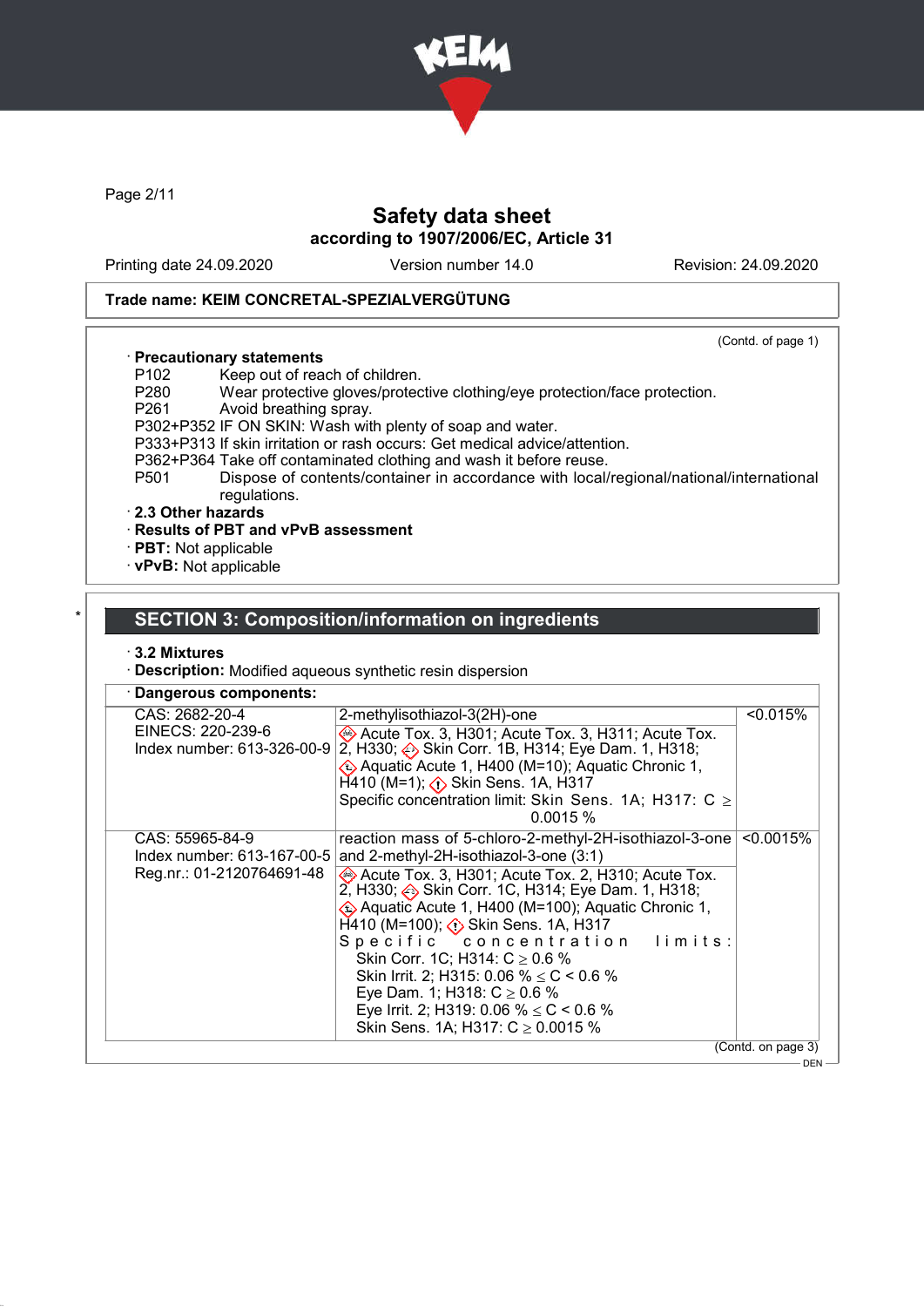

Page 3/11

# Safety data sheet according to 1907/2006/EC, Article 31

Printing date 24.09.2020 Version number 14.0 Revision: 24.09.2020

### Trade name: KEIM CONCRETAL-SPEZIALVERGÜTUNG

|                           |                                                                                                     | (Contd. of page 2) |
|---------------------------|-----------------------------------------------------------------------------------------------------|--------------------|
| CAS: 2634-33-5            | 1,2-benzisothiazol-3(2H)-one                                                                        | $< 0.05\%$         |
| EINECS: 220-120-9         | Eye Dam. 1, H318; $\circledast$ Aquatic Acute 1, H400; Aquatic                                      |                    |
|                           | Index number: 613-088-00-6 Chronic 2, H411; $\Diamond$ Acute Tox. 4, H302; Skin Irrit. 2,           |                    |
|                           | H315; Skin Sens. 1, H317                                                                            |                    |
|                           | Specific concentration limit: Skin Sens. 1; H317: $C \ge 0.05$                                      |                    |
|                           | $\%$                                                                                                |                    |
| CAS: 50-00-0              | formaldehyde                                                                                        | $< 0.05\%$         |
| EINECS: 200-001-8         | Acute Tox. 3, H301; Acute Tox. 3, H311; Acute Tox.                                                  |                    |
|                           | Index number: 605-001-00-5 3, H331; $\clubsuit$ Muta. 2, H341; Carc. 1B, H350; $\spadesuit\sp$ Skin |                    |
| Reg.nr.: 01-2119488953-20 | Corr. 1B, H314; Eye Dam. 1, H318; $\langle \cdot \rangle$ Skin Sens. 1,                             |                    |
|                           | H317                                                                                                |                    |
|                           | Specific concentration limits:                                                                      |                    |
|                           | Skin Corr. 1B; H314: $C \ge 25$ %                                                                   |                    |
|                           | Skin Irrit. 2; H315: 5 % $\leq$ C < 25 %                                                            |                    |
|                           | Eye Irrit. 2; H319: 5 % $\leq$ C < 25 %                                                             |                    |
|                           | Skin Sens. 1; H317: $C \ge 0.2$ %                                                                   |                    |
|                           | STOT SE 3; H335: $C \ge 5$ %                                                                        |                    |

· Additional information: For the wording of the listed hazard phrases refer to section 16.

# SECTION 4: First aid measures

| 4.1 Description of first aid measures<br>· General information:<br>Immediately remove any clothing soiled by the product.<br>When seeing the doctor we suggest to present this safety data sheet.<br>· After inhalation:<br>Supply fresh air; consult doctor in case of complaints. |         |
|-------------------------------------------------------------------------------------------------------------------------------------------------------------------------------------------------------------------------------------------------------------------------------------|---------|
| In case of unconsciousness place patient stably in side position for transportation.                                                                                                                                                                                                |         |
| · After skin contact:                                                                                                                                                                                                                                                               |         |
| Immediately wash with water and soap and rinse thoroughly.                                                                                                                                                                                                                          |         |
| Do not use solvents or thinners.                                                                                                                                                                                                                                                    |         |
| If skin irritation continues, consult a doctor.                                                                                                                                                                                                                                     |         |
| · After eye contact:                                                                                                                                                                                                                                                                |         |
| Rinse opened eye for several minutes under running water. Then consult a doctor.                                                                                                                                                                                                    |         |
| · After swallowing:                                                                                                                                                                                                                                                                 |         |
| Rinse mouth and throat well with water.                                                                                                                                                                                                                                             |         |
| Do not induce vomiting; call for medical help immediately.                                                                                                                                                                                                                          |         |
| 4.2 Most important symptoms and effects, both acute and delayed                                                                                                                                                                                                                     |         |
| No further relevant information available.                                                                                                                                                                                                                                          |         |
|                                                                                                                                                                                                                                                                                     |         |
| $\cdot$ 4.3 Indication of any immediate medical attention and special treatment needed                                                                                                                                                                                              |         |
| No further relevant information available.                                                                                                                                                                                                                                          |         |
|                                                                                                                                                                                                                                                                                     | DEN $-$ |

(Contd. on page 4)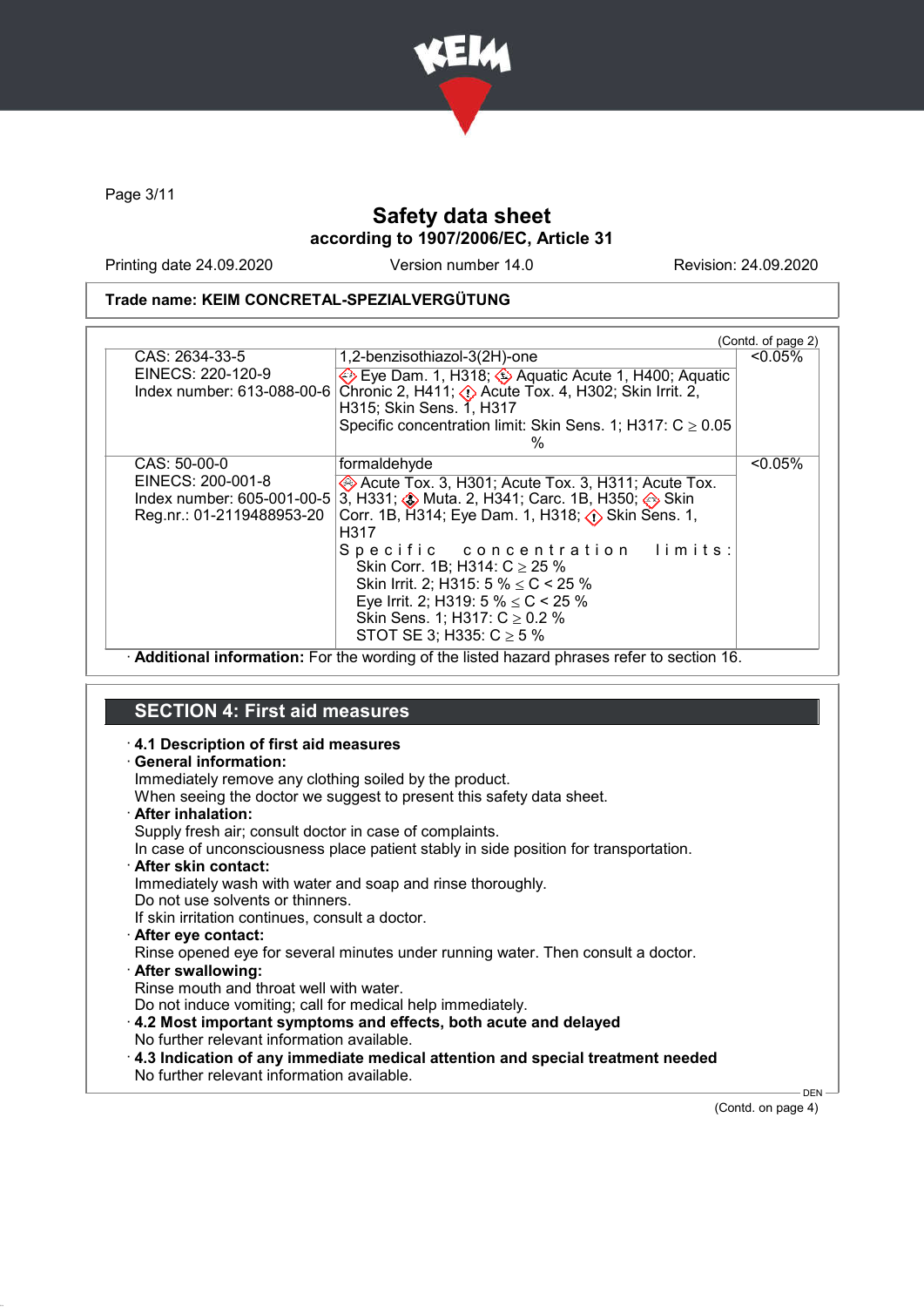

Page 4/11

# Safety data sheet according to 1907/2006/EC, Article 31

Printing date 24.09.2020 Version number 14.0 Revision: 24.09.2020

#### Trade name: KEIM CONCRETAL-SPEZIALVERGÜTUNG

(Contd. of page 3)

### SECTION 5: Firefighting measures

#### · 5.1 Extinguishing media

- · Suitable extinguishing agents:
- CO2, powder or water spray. Fight larger fires with water spray or alcohol resistant foam.
- · For safety reasons unsuitable extinguishing agents: Water with full jet
- · 5.2 Special hazards arising from the substance or mixture
- Formation of toxic gases is possible during heating or in case of fire. In case of fire, the following can be released:
- carbon oxide (COx)
- · 5.3 Advice for firefighters
- · Specila protective equipment: Wear self-contained respiratory protective device.
- · Additional information
- Cool endangered receptacles with water spray.
- In case of fire do not breathe smoke, fumes and vapours.
- Dispose of fire debris and contaminated fire fighting water in accordance with official regulations.

### SECTION 6: Accidental release measures

· 6.1 Personal precautions, protective equipment and emergency procedures Respect the protection rules (see section 7 a. 8). Avoid contact with skin and eyes. Ensure adequate ventilation Particular danger of slipping on leaked/spilled product. · 6.2 Environmental precautions: Do not allow product to reach soil, sewage system or any water course. Follow local governmental rules and regulations. · 6.3 Methods and material for containment and cleaning up: Absorb with liquid-binding material (sand, diatomite, acid binders, universal binders, sawdust). Ensure adequate ventilation. Dispose of the material collected according to regulations. Clear contaminated areas thoroughly. 6.4 Reference to other sections See Section 7 for information on safe handling. See Section 8 for information on personal protection equipment. See Section 13 for disposal information.

# **SECTION 7: Handling and storage**

### · 7.1 Precautions for safe handling

- Avoid contact with skin and eyes.
- Do not inhale aerosols.
- See item 8 (8.2) for information about suitable protective equipment and technical precautions. Respect the protection rules.
- Keep receptacles tightly sealed.
- Open and handle receptacle with care.

(Contd. on page 5)

 $-DEN$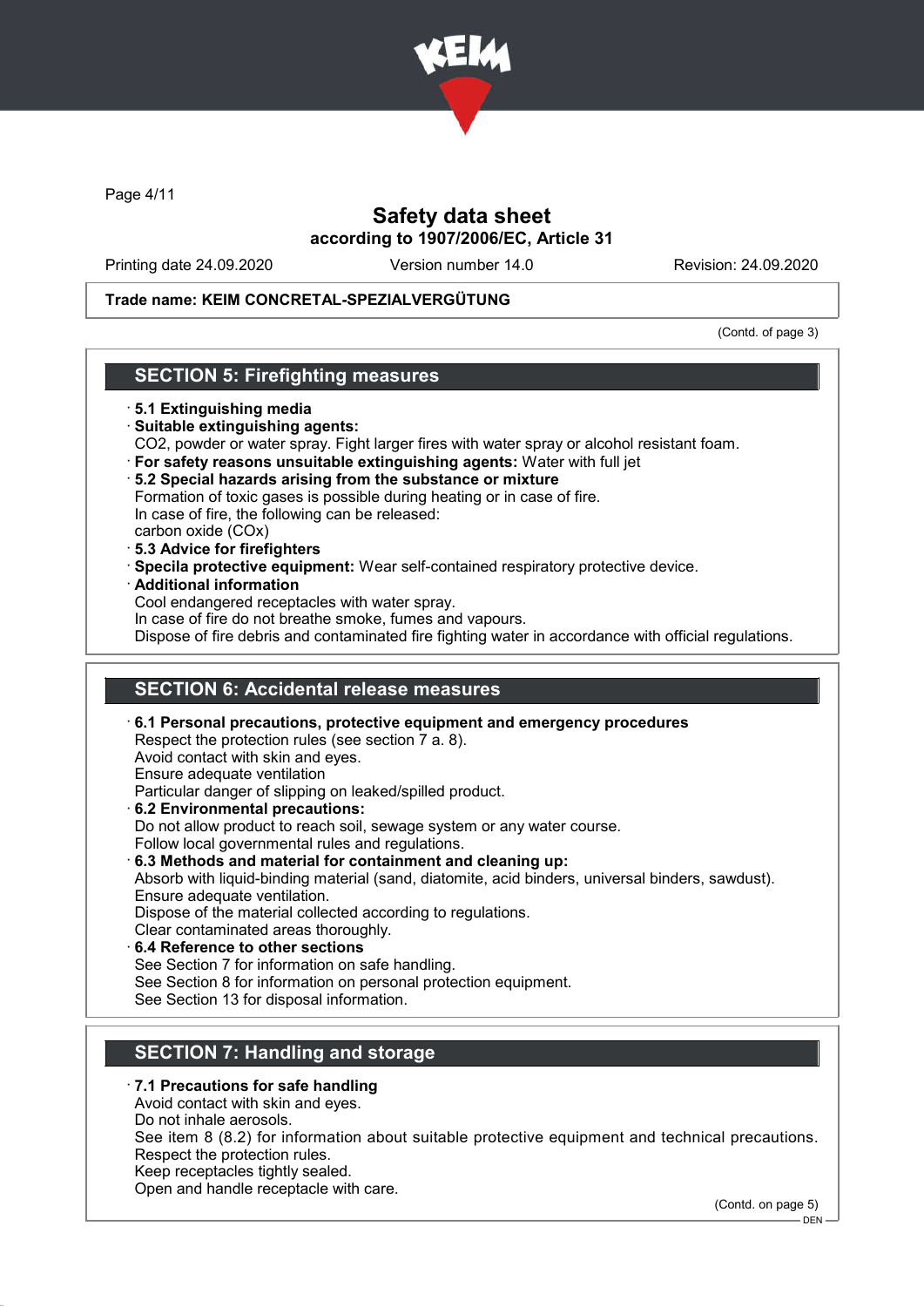

Page 5/11

# Safety data sheet according to 1907/2006/EC, Article 31

Printing date 24.09.2020 Version number 14.0 Revision: 24.09.2020

# Trade name: KEIM CONCRETAL-SPEZIALVERGÜTUNG

| (Contd. of page 4)<br>· Information about fire - and explosion protection:<br>Cool endangered receptacles with water spray.<br>No special measures required.                                                                                                                                                                                                                                                                                                                                                                                                                                                  |
|---------------------------------------------------------------------------------------------------------------------------------------------------------------------------------------------------------------------------------------------------------------------------------------------------------------------------------------------------------------------------------------------------------------------------------------------------------------------------------------------------------------------------------------------------------------------------------------------------------------|
| .7.2 Conditions for safe storage, including any incompatibilities<br>· Storage:<br>Requirements to be met by storerooms and receptacles:<br>Keep in the original containers in a cool and dry place.<br>Store only in unopened original receptacles.<br>· Information about storage in one common storage facility: Not required.<br>· Further information about storage conditions:<br>Store in cool, dry conditions in well sealed receptacles.<br>Protect from heat and direct sunlight.<br>Protect from frost.<br>Storage class: 12<br>7.3 Specific end use(s) No further relevant information available. |
| <b>SECTION 8: Exposure controls/personal protection</b><br>8.1 Control parameters                                                                                                                                                                                                                                                                                                                                                                                                                                                                                                                             |
| Ingredients with limit values that require monitoring at the workplace:                                                                                                                                                                                                                                                                                                                                                                                                                                                                                                                                       |
| 2682-20-4 2-methylisothiazol-3(2H)-one                                                                                                                                                                                                                                                                                                                                                                                                                                                                                                                                                                        |
| MAK (Germany) $\lfloor$ Long-term value: 0.2 E mg/m <sup>3</sup><br>vgl. Abschn. Xc                                                                                                                                                                                                                                                                                                                                                                                                                                                                                                                           |
| 55965-84-9 reaction mass of 5-chloro-2-methyl-2H-isothiazol-3-one and 2-methyl-2H-<br>isothiazol-3-one (3:1)                                                                                                                                                                                                                                                                                                                                                                                                                                                                                                  |
| MAK (Germany)<br>Long-term value: 0.2E mg/m <sup>3</sup><br>vgl.Abschn.Xc                                                                                                                                                                                                                                                                                                                                                                                                                                                                                                                                     |
| 2634-33-5 1,2-benzisothiazol-3(2H)-one                                                                                                                                                                                                                                                                                                                                                                                                                                                                                                                                                                        |
| MAK (Germany) vgl.Abschn.IIb und Xc                                                                                                                                                                                                                                                                                                                                                                                                                                                                                                                                                                           |
| 50-00-0 formaldehyde                                                                                                                                                                                                                                                                                                                                                                                                                                                                                                                                                                                          |
| AGW (Germany) Long-term value: 0.37 mg/m <sup>3</sup> , 0.3 ppm<br>2(I); AGS, Sh, Y, X                                                                                                                                                                                                                                                                                                                                                                                                                                                                                                                        |
| · Additional information: The lists valid during the making were used as basis.                                                                                                                                                                                                                                                                                                                                                                                                                                                                                                                               |
| 8.2 Exposure controls<br>· Personal protective equipment:<br>General protective and hygienic measures:<br>Avoid contact with the eyes and skin.<br>Do not inhale aerosols.<br>Wash hands before breaks and at the end of work.<br>Immediately remove all soiled and contaminated clothing.                                                                                                                                                                                                                                                                                                                    |
| · Respiratory protection:<br>Use suitable respiratory protective device only when aerosol or mist is formed.<br>Combination filter A/P<br><b>Protection of hands: Protective gloves</b>                                                                                                                                                                                                                                                                                                                                                                                                                       |

(Contd. on page 6)

 $-$  DEN -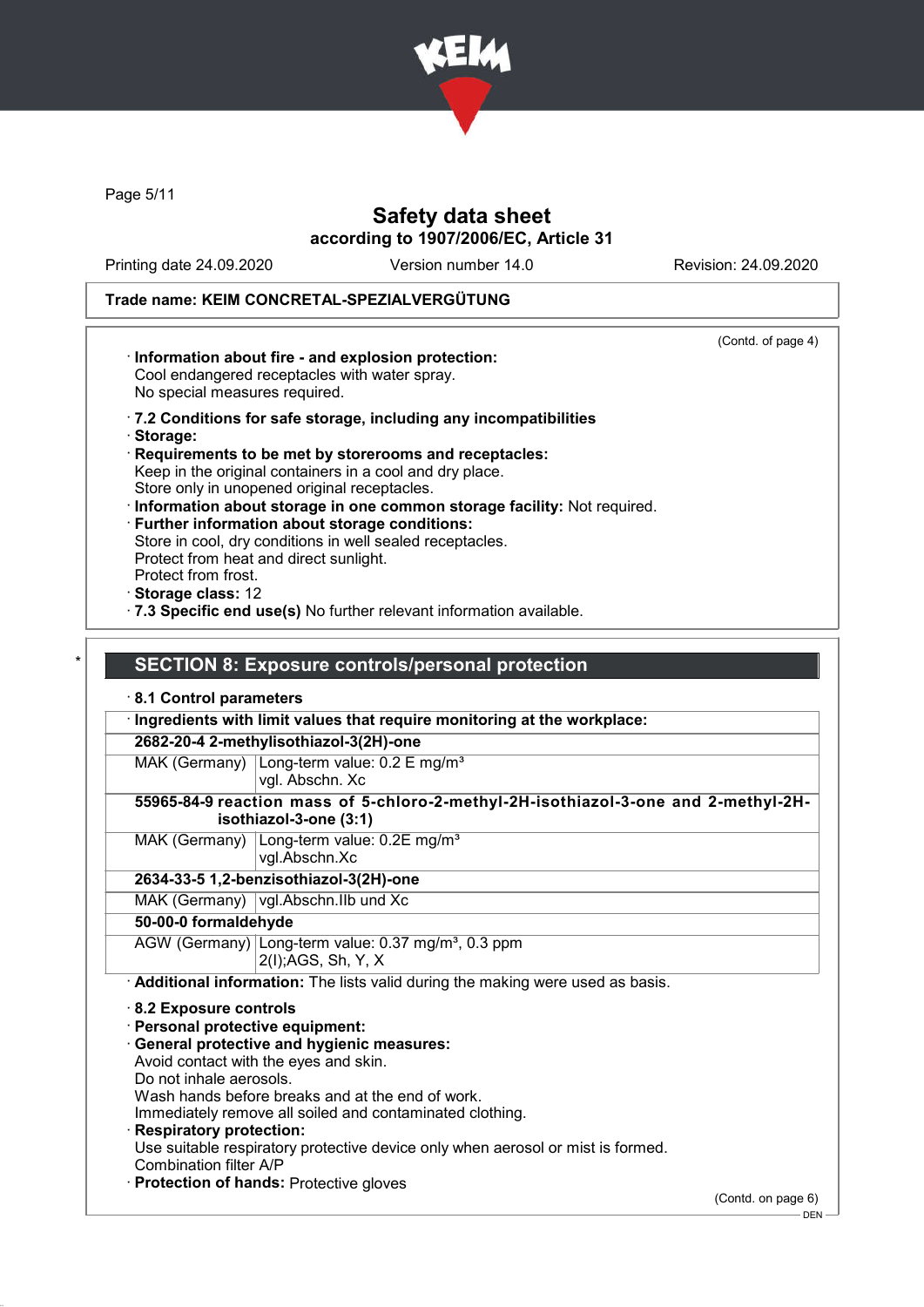

Page 6/11

# Safety data sheet according to 1907/2006/EC, Article 31

Printing date 24.09.2020 Version number 14.0 Revision: 24.09.2020

### Trade name: KEIM CONCRETAL-SPEZIALVERGÜTUNG

| (Contd. of page 5)                                                                                   |
|------------------------------------------------------------------------------------------------------|
| · Material of gloves                                                                                 |
| Rubber gloves                                                                                        |
| Nitrile rubber, NBR                                                                                  |
| Recommended thickness of the material: $\geq 0.4$ mm                                                 |
| The selection of the suitable gloves does not only depend on the material, but also on further marks |
| of quality and varies from manufacturer to manufacturer. As the product is a preparation of several  |
| substances, the resistance of the glove material can not be calculated in advance and has therefore  |
| to be checked prior to the application.                                                              |
| · Penetration time of glove material                                                                 |
| Value for the permeation: level $\geq 6$                                                             |
| penetration time $\geq$ 480 min.                                                                     |
| The determined penetration times according to EN 16523-1:2015 are not performed under practical      |
| conditions. Therefore a maximum wearing time, which corresponds to 50% of the penetration time,      |
| is recommended.                                                                                      |
| The exact break trough time has to be found out by the manufacturer of the protective gloves and     |
| has to be observed.                                                                                  |
| <b>Eye protection:</b> Goggles recommended during refilling                                          |
| · Body protection:                                                                                   |
| Protective work clothing                                                                             |
| After contact with skin wash thoroughly with water and apply lotion.                                 |
| <b>Limitation and supervision of exposure into the environment</b>                                   |
| See Section 12 and 6.2                                                                               |
| No further relevant information available.                                                           |

# SECTION 9: Physical and chemical properties

| 9.1 Information on basic physical and chemical properties<br><b>General Information</b>                         |                              |
|-----------------------------------------------------------------------------------------------------------------|------------------------------|
| · Appearance:                                                                                                   |                              |
| Form:                                                                                                           | Fluid                        |
| Colour:                                                                                                         | milky                        |
| · Odour:                                                                                                        | Characteristic               |
| Odour threshold:                                                                                                | Not determined               |
| $\cdot$ pH-value at 20 °C:                                                                                      | $7-9*$                       |
| Change in condition<br><b>Melting point/freezing point:</b><br>Initial boiling point and boiling range: ~100 °C | Not determined               |
| · Flash point:                                                                                                  | Not applicable               |
| · Flammability (solid, gas):                                                                                    | Not applicable               |
| · Ignition temperature:                                                                                         | Not determined               |
| · Decomposition temperature:                                                                                    | Not determined               |
| · Auto-ignition temperature:                                                                                    | Product is not selfigniting. |
|                                                                                                                 | (Contd. on page 7)           |
|                                                                                                                 | $DEN -$                      |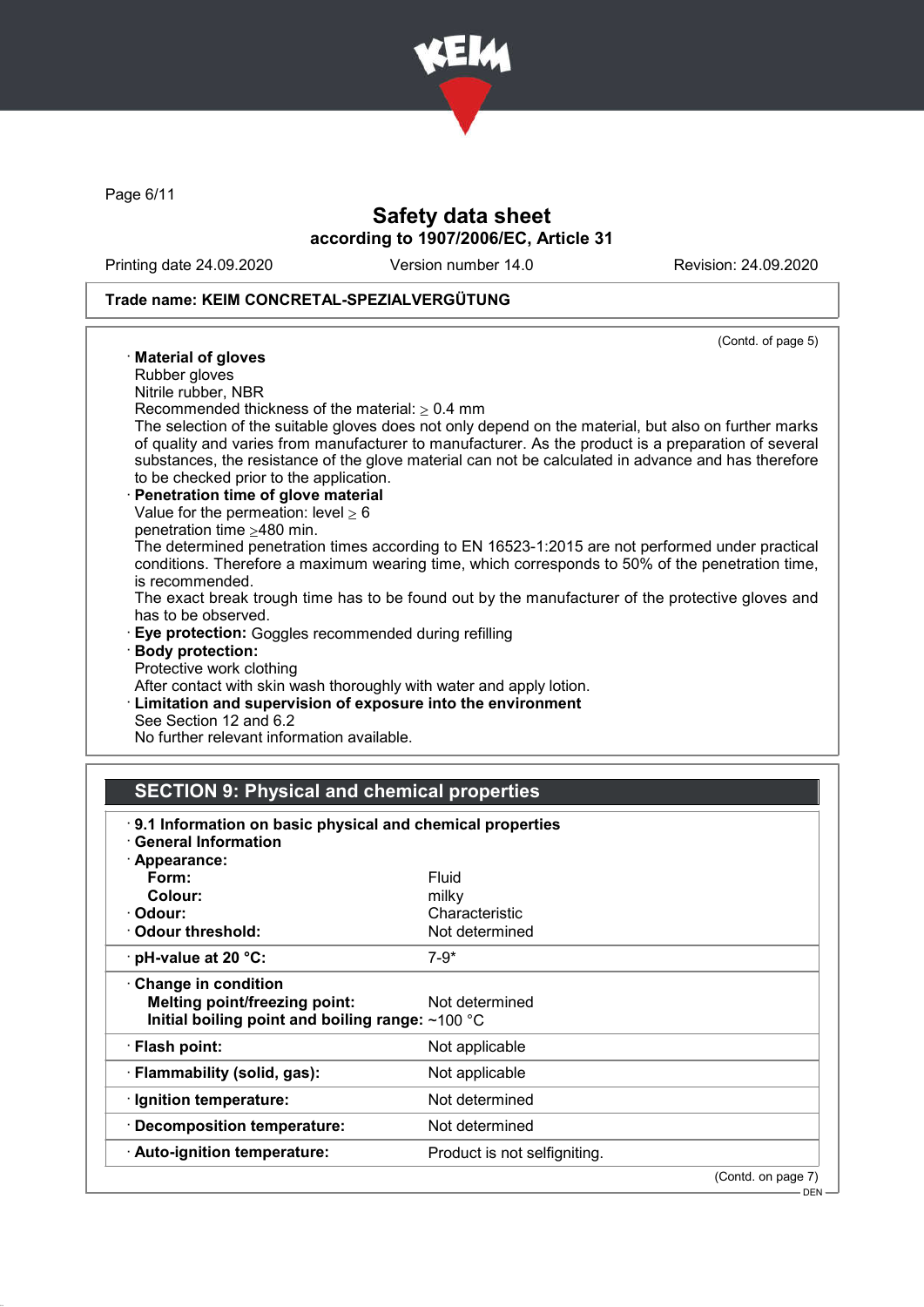

Page 7/11

# Safety data sheet according to 1907/2006/EC, Article 31

Printing date 24.09.2020 Version number 14.0 Revision: 24.09.2020

#### Trade name: KEIM CONCRETAL-SPEZIALVERGÜTUNG

|                                           | (Contd. of page 6)                                                              |
|-------------------------------------------|---------------------------------------------------------------------------------|
| $\cdot$ Explosive properties:             | Product does not present an explosion hazard.                                   |
| <b>Explosion limits:</b>                  |                                                                                 |
| Lower:                                    | Not applicable                                                                  |
| Upper:                                    | Not applicable                                                                  |
| · Vapour pressure at 20 °C:               | $\sim$ 23 hPa                                                                   |
| $\cdot$ Density at 20 °C:                 | $0.9 - 1.1*$ g/cm <sup>3</sup>                                                  |
| · Relative density                        | Not determined                                                                  |
| · Vapour density                          | Not determined.                                                                 |
| · Evaporation rate                        | Not determined.                                                                 |
| · Solubility in / Miscibility with        |                                                                                 |
| water:                                    | <b>Miscible</b>                                                                 |
| · Partition coefficient: n-octanol/water: | Not determined.                                                                 |
| · Viscosity:                              |                                                                                 |
| Dynamic at 20 °C:                         | 1000-1500* mPas                                                                 |
| Kinematic:                                | Not determined                                                                  |
| $\cdot$ 9.2 Other information             | * The values are for freshly produced material and may<br>change with the time. |

### SECTION 10: Stability and reactivity

· 10.1 Reactivity No further relevant information available.

· 10.2 Chemical stability Stable under normal conditions of storage and use.

· Thermal decomposition / conditions to be avoided:

- No decomposition if used according to specifications.
- · 10.3 Possibility of hazardous reactions No dangerous reactions known.
- · 10.4 Conditions to avoid No further relevant information available.
- · 10.5 Incompatible materials: No further relevant information available.
- · 10.6 Hazardous decomposition products:

No hazardous decomposition products if stored and handled as prescribed.

# **SECTION 11: Toxicological information**

· 11.1 Information on toxicological effects

· Acute toxicity Based on available data, the classification criteria are not met.

#### · LD/LC50 values relevant for classification:

# 2682-20-4 2-methylisothiazol-3(2H)-one

Oral LD50 235 mg/kg (rat) (männlich)

183 mg/kg (rat) (weiblich)

#### Dermal LD50 242 mg/kg (rat) (OECD 402)

(Contd. on page 8)

 $-$  DEN  $-$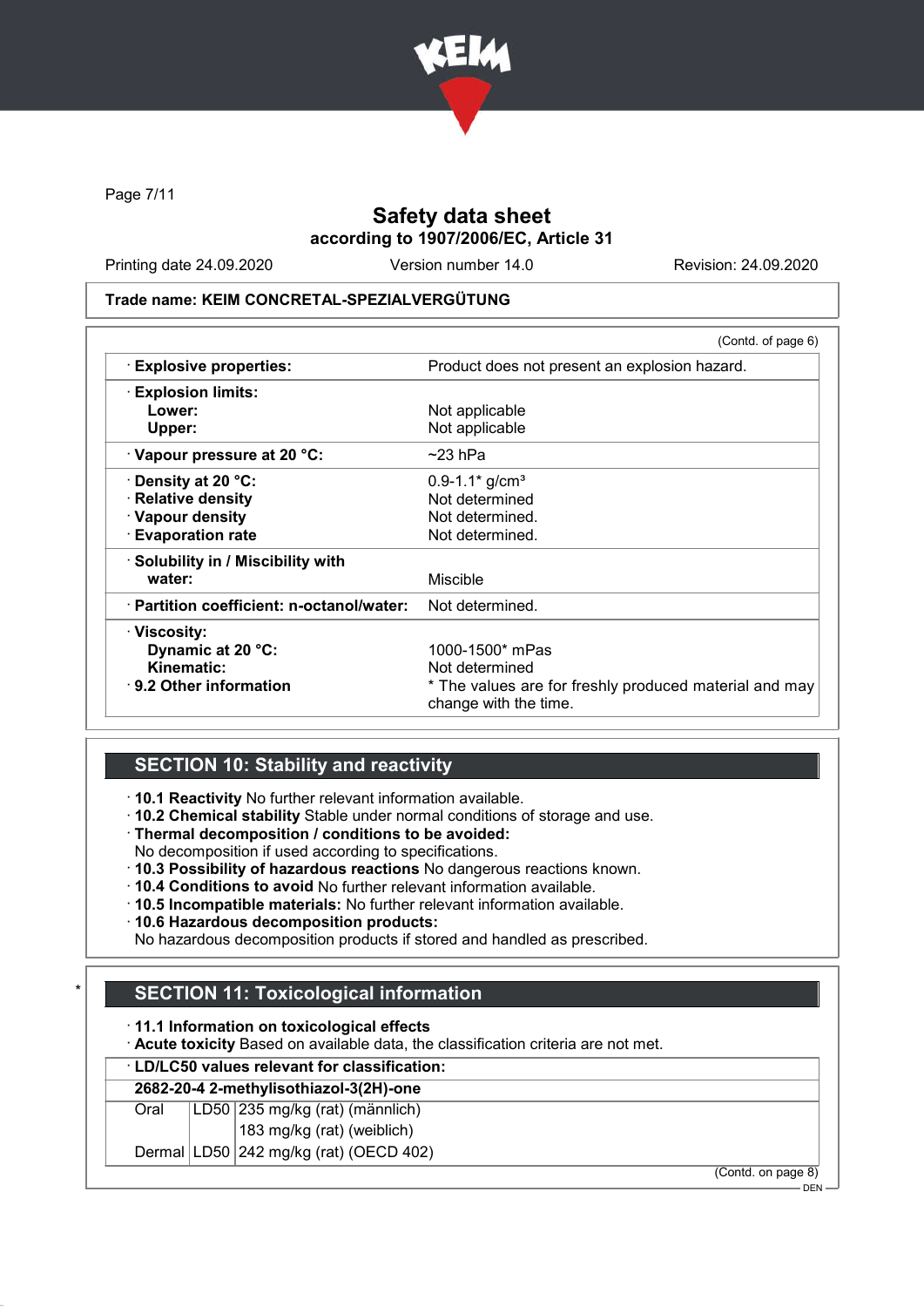

Page 8/11

# Safety data sheet according to 1907/2006/EC, Article 31

Printing date 24.09.2020 Version number 14.0 Revision: 24.09.2020

(Contd. of page 7)

#### Trade name: KEIM CONCRETAL-SPEZIALVERGÜTUNG

#### 50-00-0 formaldehyde

Oral | LD50 | > 200 mg/kg (rat)

- · Primary irritant effect:
- · Skin corrosion/irritation Frequent persistent contact with the skin may cause skin irritation.

· Serious eye damage/irritation In case of longer exposure, irritating effect is possible.

· during inhalation: Irritant effect possible.

· during swallowing: Irritant effect possible

· Respiratory or skin sensitisation

May cause an allergic skin reaction.

- · Other information (about experimental toxicology):
- Experimental analysis are not available.

The product was not tested. The statements on toxicology have been derived from the properties of the individual components.

- · CMR effects (carcinogenity, mutagenicity and toxicity for reproduction) Not applicable
- · Germ cell mutagenicity Based on available data, the classification criteria are not met.
- · Carcinogenicity Based on available data, the classification criteria are not met.
- · Reproductive toxicity Based on available data, the classification criteria are not met.
- · STOT-single exposure Based on available data, the classification criteria are not met.
- · STOT-repeated exposure Based on available data, the classification criteria are not met.
- · Aspiration hazard Based on available data, the classification criteria are not met.

# **SECTION 12: Ecological information**

|  |  | $\cdot$ 12.1 Toxicity |
|--|--|-----------------------|
|--|--|-----------------------|

|  | · Aquatic toxicity: |  |
|--|---------------------|--|
|  |                     |  |

### 2682-20-4 2-methylisothiazol-3(2H)-one

| <b>NOEC</b><br>2.1 mg/l (fish) (33d)                                                                                              |                                                                                 |  |  |
|-----------------------------------------------------------------------------------------------------------------------------------|---------------------------------------------------------------------------------|--|--|
| $0.04$ mg/l (daphnia) (21d)                                                                                                       |                                                                                 |  |  |
| EC 50/72 h                                                                                                                        | 0.158 mg/l (algae) (OECD 201)                                                   |  |  |
| $LC$ 50/96 h                                                                                                                      | 4.77 mg/l (Oncorhynchus mykiss) (OECD 203)                                      |  |  |
| LC 50/48h                                                                                                                         | $0.93 - 1.9$ mg/l (daphnia)                                                     |  |  |
|                                                                                                                                   | $LC50/EC50/IC50$ <1 mg/l (fish)                                                 |  |  |
|                                                                                                                                   | · 12.2 Persistence and degradability No further relevant information available. |  |  |
|                                                                                                                                   | .12.3 Bioaccumulative potential No further relevant information available.      |  |  |
| . 12.4 Mobility in soil No further relevant information available.                                                                |                                                                                 |  |  |
| · Additional ecological information:                                                                                              |                                                                                 |  |  |
| · AOX-indication:                                                                                                                 |                                                                                 |  |  |
| The product can take influence in small measure on the AOX-load of the waste water.                                               |                                                                                 |  |  |
| According to the formulation contains the following heavy metals and compounds from the                                           |                                                                                 |  |  |
| EU guideline NO. 2006/11/EC:                                                                                                      |                                                                                 |  |  |
| According to our current data base the product does not consist of any heavy metals or substances<br>of EU-directives 76/464/EWG. |                                                                                 |  |  |

#### · General notes:

At present there are no ecotoxicological assessments.

(Contd. on page 9)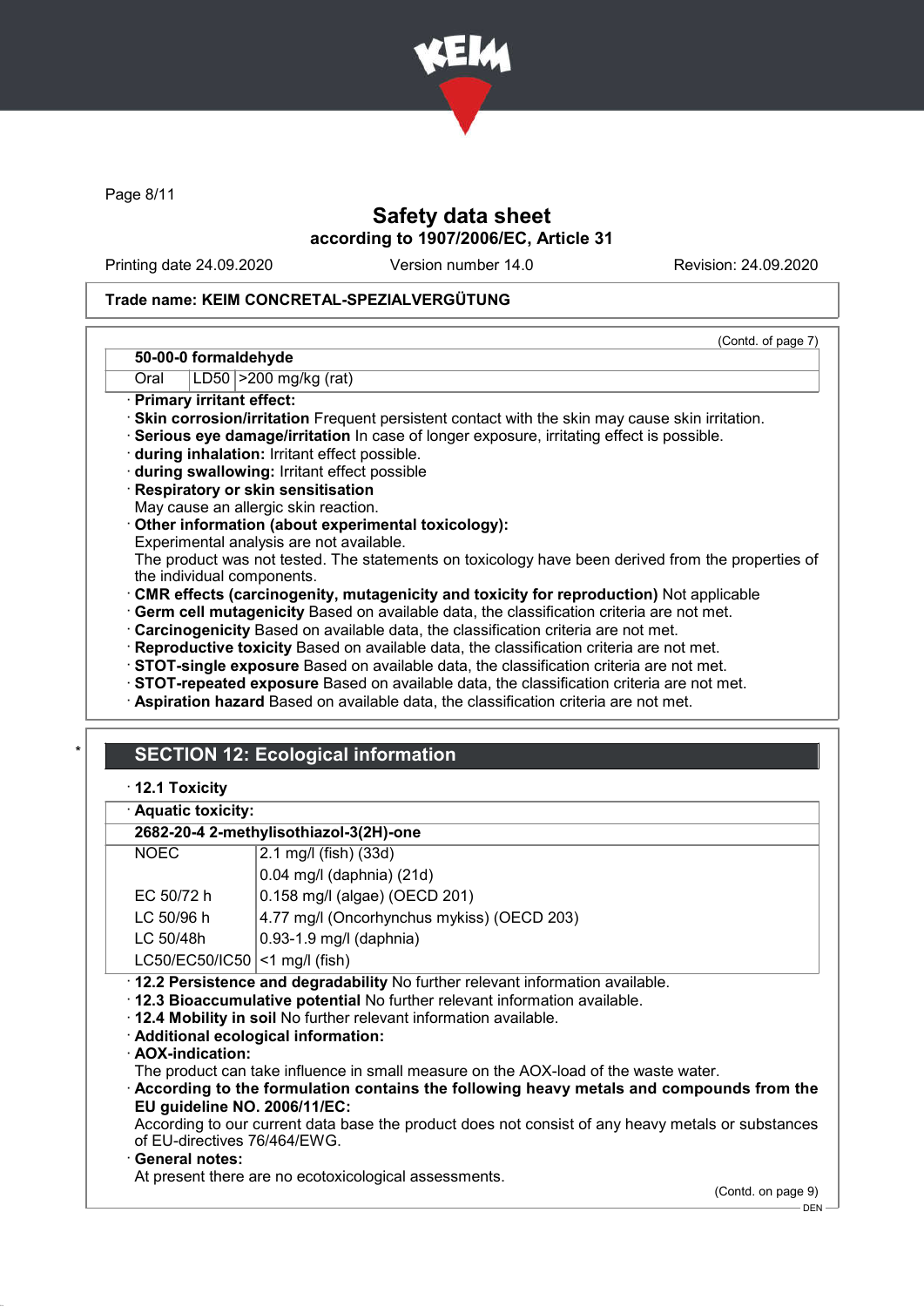

Page 9/11

# Safety data sheet according to 1907/2006/EC, Article 31

Printing date 24.09.2020 Version number 14.0 Revision: 24.09.2020

#### Trade name: KEIM CONCRETAL-SPEZIALVERGÜTUNG

(Contd. of page 8)

Do not allow product to reach ground water, water course or sewage system. Water hazard class 1 (German Regulation) (Self-assessment): slightly hazardous for water The statements on ecotoxicology have been derived from the properties of the individual components.

- · 12.5 Results of PBT and vPvB assessment
- · PBT: Not applicable
- · vPvB: Not applicable

· 12.6 Other adverse effects No further relevant information available.

# SECTION 13: Disposal considerations

#### · 13.1 Waste treatment methods

**Recommendation** 

Must not be disposed with household garbage. Do not allow product to reach sewage system. Disposal must be made according to official regulations.

#### · European waste catalogue

07 02 14\* wastes from additives containing hazardous substances

· Uncleaned packaging:

· Recommendation:

Allow residues to dry in container. Dispose empty containers in accordance with current local/ national regulations.

Disposal must be made according to official regulations.

Recommended cleansing agents: Water, if necessary with cleansing agents.

# SECTION 14: Transport information

| $\cdot$ 14.1 UN-Number<br>· ADR, IMDG, IATA        | Void           |                     |
|----------------------------------------------------|----------------|---------------------|
| 14.2 UN proper shipping name<br>· ADR, IMDG, IATA  | Void           |                     |
| 14.3 Transport hazard class(es)                    |                |                     |
| · ADR, IMDG, IATA<br>· Class                       | Void           |                     |
| 14.4 Packing group<br>· ADR, IMDG, IATA            | Void           |                     |
| 14.5 Environmental hazards:<br>· Marine pollutant: | No             |                     |
| 14.6 Special precautions for user                  | Not applicable |                     |
|                                                    |                | (Contd. on page 10) |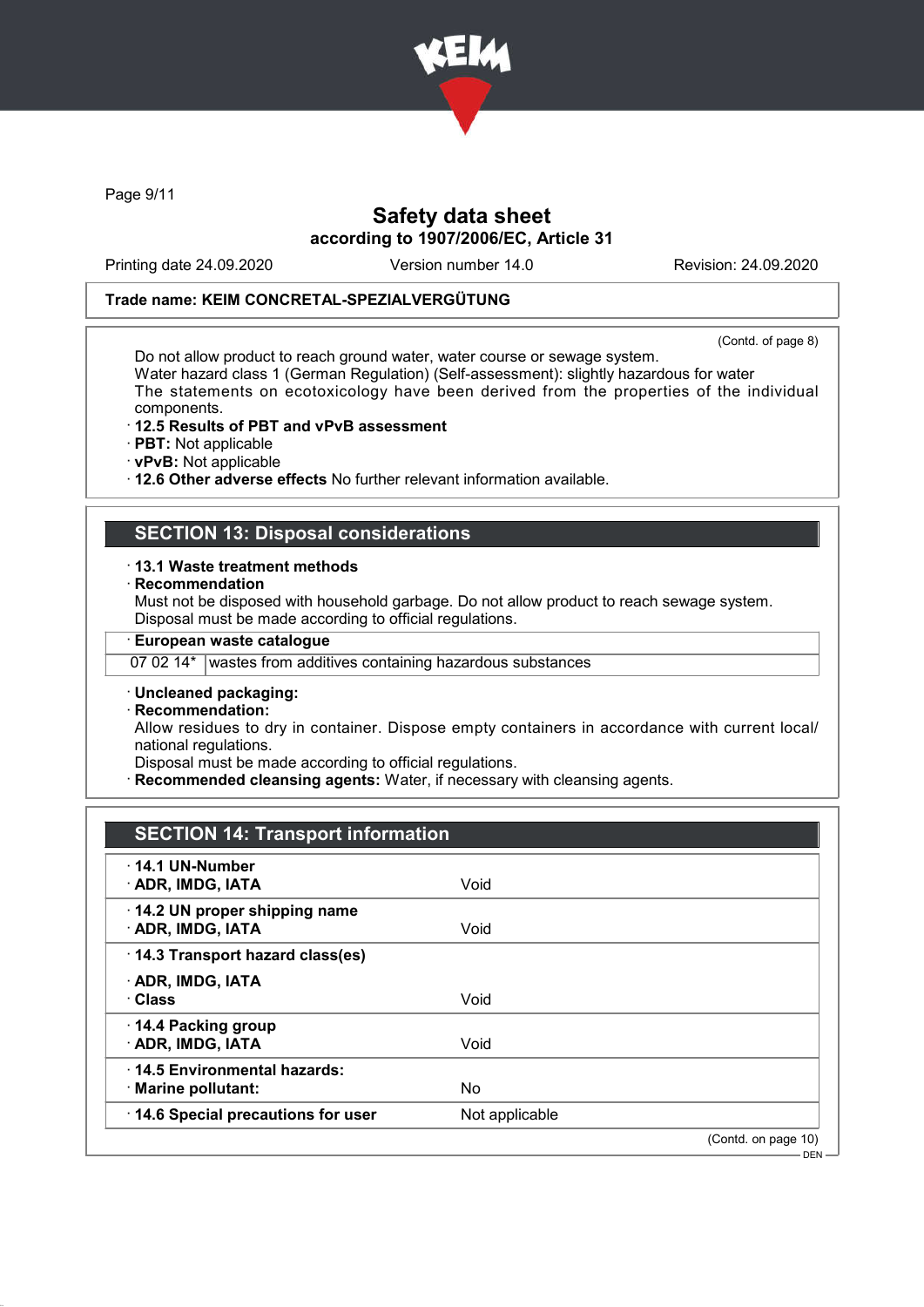

Page 10/11

# Safety data sheet according to 1907/2006/EC, Article 31

Printing date 24.09.2020 Version number 14.0 Revision: 24.09.2020

#### Trade name: KEIM CONCRETAL-SPEZIALVERGÜTUNG

|                                                                            | (Contd. of page 9)                                            |
|----------------------------------------------------------------------------|---------------------------------------------------------------|
| 14.7 Transport in bulk according to Annex II<br>of Marpol and the IBC Code | Not applicable                                                |
| · Transport/Additional information:                                        | No dangerous good in sense of these transport<br>regulations. |
| · UN "Model Regulation":                                                   | Void                                                          |

### SECTION 15: Regulatory information

- · 15.1 Safety, health and environmental regulations/legislation specific for the substance or mixture
- · Labelling according to Regulation (EC) No 1272/2008

For information on labelling please refer to section 2 of this document.

· Directive 2012/18/EU

· Named dangerous substances - ANNEX I None of the ingredients is listed.

· DIRECTIVE 2011/65/EU on the restriction of the use of certain hazardous substances in electrical and electronic equipment – Annex II

None of the ingredients is listed.

· National regulations:

· Waterhazard class: Water hazard class 1 (Self-assessment): slightly hazardous for water.

· Other regulations, limitations and prohibitive regulations

- · Please note:
- TRGS 200 (Germany)
- TRGS 500 (Germany)
- TRGS 510 (Germany)
- TRGS 900 (Germany)
- · Substances of very high concern (SVHC) according to REACH, Article 57 Not applicable
- · Product-Code/Giscode: BSW50
- · 15.2 Chemical safety assessment: A Chemical Safety Assessment has not been carried out.

# **SECTION 16: Other information**

This information is based on our present knowledge. However, this shall not constitute a guarantee for any specific product features and shall not establish a legally valid contractual relationship.

#### **Relevant phrases**

H301 Toxic if swallowed.

- H302 Harmful if swallowed.
- H310 Fatal in contact with skin.
- H311 Toxic in contact with skin.
- H314 Causes severe skin burns and eye damage.
- H315 Causes skin irritation.
- H317 May cause an allergic skin reaction.

(Contd. on page 11)